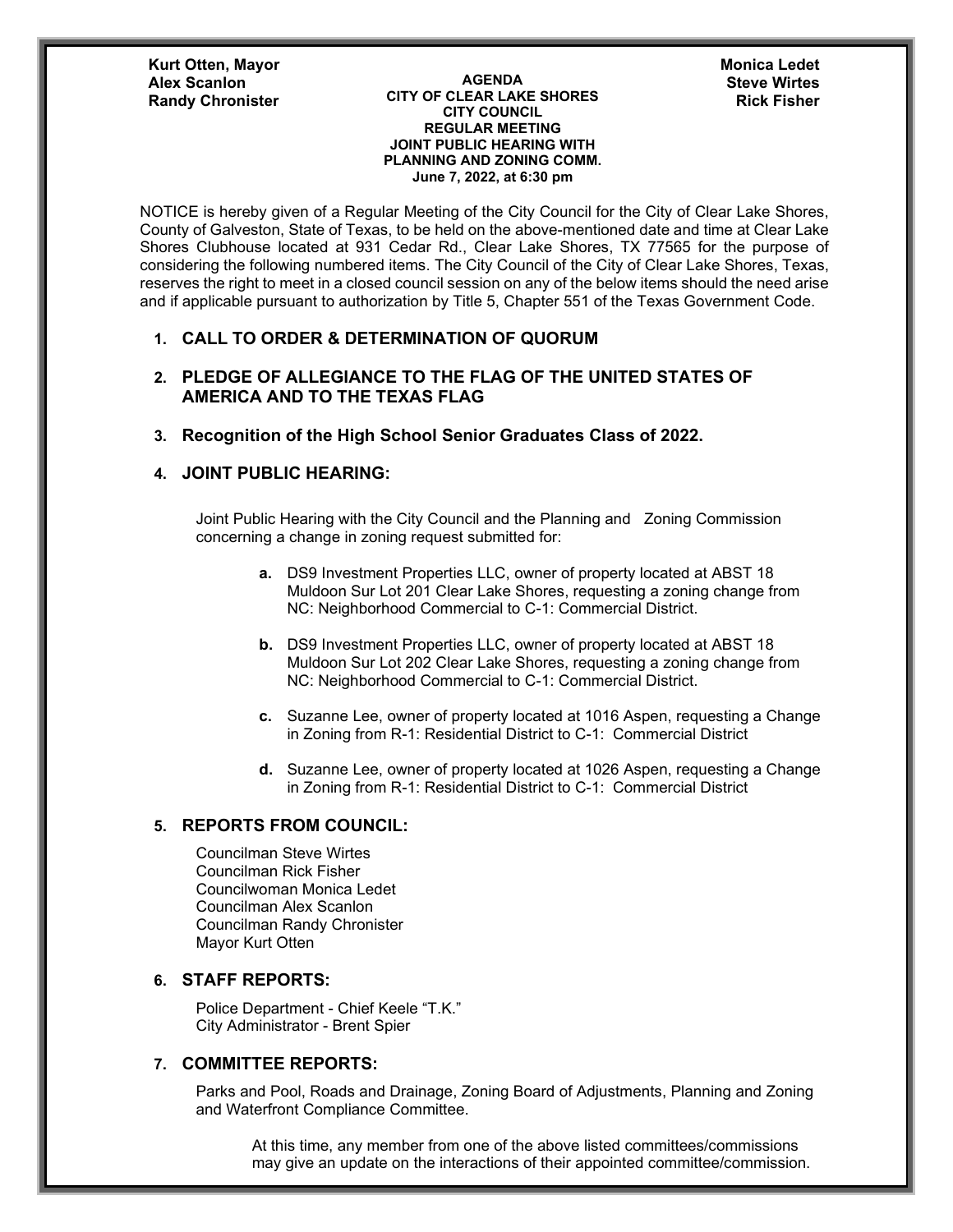### **8. CIVIC CLUB ACTIVITY REPORT**

# **9. CLS 60TH ANNIVERSARY CELEBRATION COMMITTEE**

### **10. ECONOMIC DEVELOPMENT CORPORATION**

# **11. PUBLIC COMMENTS:**

At this time, any person with city-related business may speak to the City Council. Topic of discussion must be consistent with an item listed on the agenda. In compliance with the Texas Open Meetings Act, City Council may not deliberate. Comments from the public should be limited to a maximum of three (3) minutes per individual.

### **12. CONSENT AGENDA:**

- **a.** Check Register 04/28/2022 thru 06/01/2022
- **b.** CC / WCC Lease Agreement Workshop Meeting Minutes 04/27/2022
- **c.** CC Meeting Minutes 05/03/2022
- **d.** Waterfront Transfer F-135B: Dean Cole to Gregory & Meredith Cooney

## **13. PRESENTATION OF FY21 AUDIT from Belt, Harris, Pechacek, LLLP**

### **14. NEW BUSINESS: Discussion and possible action may be taken on the following items:**

- **a.** Approve return of Police Department Safety Vision recording devices to manufacturer when removed from service. *(CA Brent Spier)*
- **b.** Resolution 2022-07: A Resolution of the City Council of the City of Clear Lake Shores, Texas, supporting a no wake zone in and around the Clear Lake Area on June 24, 2022, during the Texas Outlaw Challenge. *(Mayor Kurt Otten)*
- **c.** Resolution 2022-08: A Resolution of the City Council of the City of Clear Lake Shores authorizing the adoption of the 2022 Galveston County, Texas Hazard Mitigation Plan update. *(CA Brent Spier)*
- **d.** Create an ad-hoc committee to review the existing City Ordinances concerning Short-Term Rentals and provide any recommendations for changes to the City Council by the August 02, 2022, City Council Meeting. *(Mayor Kurt Otten)*
- **e.** Approval of dock box installed on Clear Lake Shores Waterfront Lease #B-052A. *(Councilman Alex Scanlon)*
- **f.** Action on DS9 Investment Properties LLC, owner of property located at ABST 18 Muldoon Sur Lot 201 Clear Lake Shores, requesting a zoning change from NC: Neighborhood Commercial to C-1: Commercial District. *(Mayor Kurt Otten)*
- **g.** Action on DS9 Investment Properties LLC, owner of property located at ABST 18 Muldoon Sur Lot 202 Clear Lake Shores, requesting a zoning change from NC: Neighborhood Commercial to C-1: Commercial District*. (Mayor Kurt Otten)*
- **h.** Action on Suzanne Lee, owner of property located at 1016 Aspen, requesting a Change in Zoning from R-1: Residential District to C-1: Commercial District *(Mayor Kurt Otten)*
- **i.** Action on Suzanne Lee, owner of property located at 1026 Aspen, requesting a Change in Zoning from R-1: Residential District to C-1: Commercial District *(Mayor Kurt Otten)*